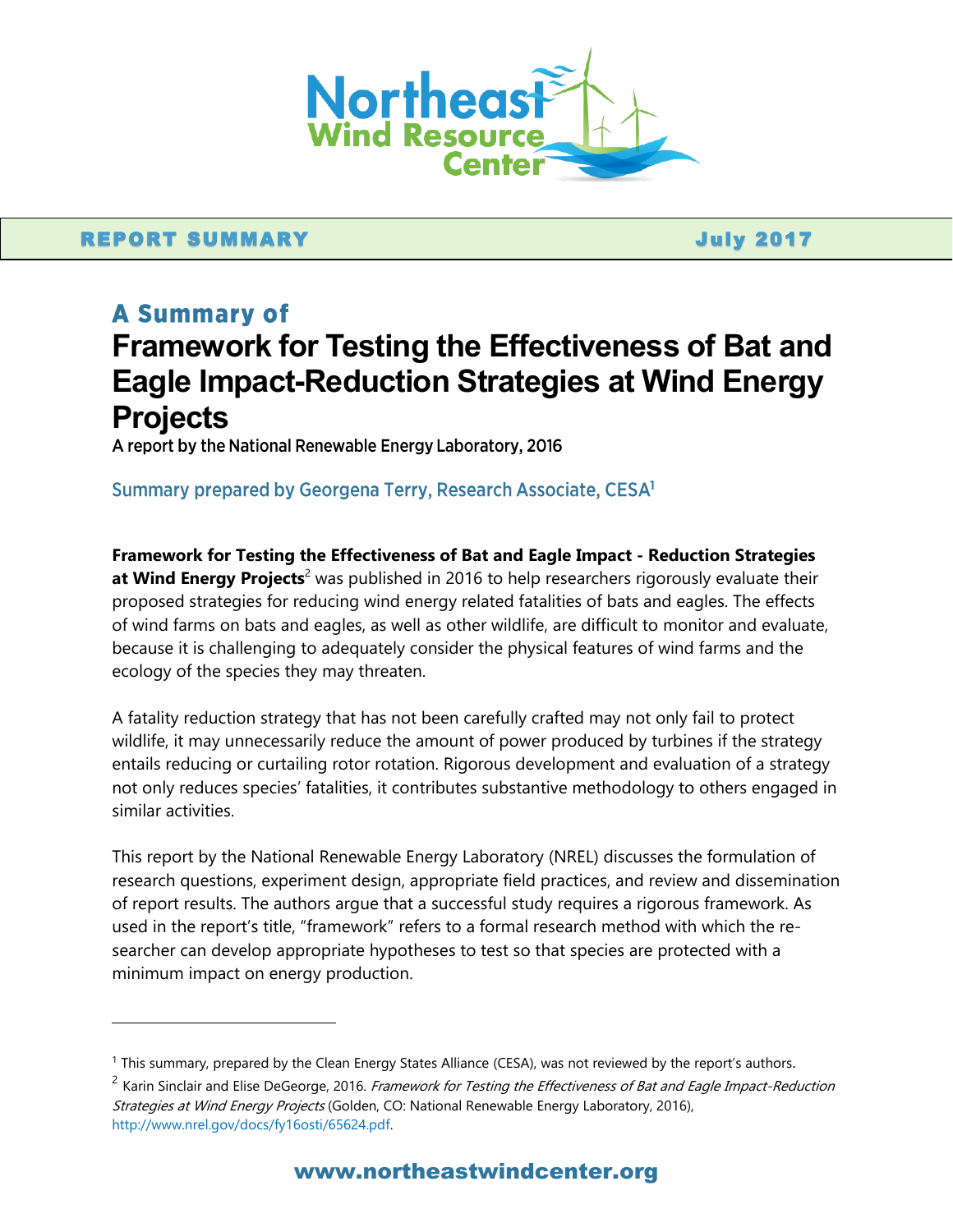## Key Findings from the Report

- Wind energy continues to be developed and, with it, the need to understand the effects of wind turbines on wildlife. The authors propose a rigorous approach to understanding these effects.
- Field practices should be developed after making sure wind energy operators are agreeable to having studies done on-site. There may be restrictions on the number of turbines accessible for study. In some cases, permits may be required from state or federal wildlife agencies. Power purchase agreements may even affect the degree to which turbine activity can be modified.
- The feasibility of a study to reduce fatalities depends on the ability to measure the occurrence of those fatalities. Without sufficient "statistical power," it is difficult to propose a treatment, such as using deterrents or feathering a turbine, to reduce fatalities. If the plan is feasible, then the specifics of the test can be developed.
- Crafting the research question properly is critical to the success of the study since it determines the experiment's variables as well as suitable field-testing methods.
- Measuring the species' biological response to wind turbines requires care to avoid measurement error, bias, and uncertainty.
- Researchers can determine the efficacy of a strategy to reduce the likelihood of avian or bat impacts by measuring fatalities. When fatalities of the target species occur infrequently, it may be appropriate for a researcher to measure fatalities of surrogate species with similar behavioral patterns.

## **Discussion**

Simple experiments have shown that raising turbine cut-in speeds, blade feathering, and operational curtailment of rotor rotation may reduce species mortality. However, such changes may reduce energy production or turbine efficiency. Accordingly, wind developers and regulators must be convinced that a proposed wildlife impact reduction strategy will be effective.

A study of a wildlife impact reduction strategy must incorporate statistical protocols which include carefully formulated research questions, consideration of variables which might affect the study, the size and the time scope of the study, and the unit to which modifications are proposed in order to reduce impacts. Typically, the unit is the wind turbine. As a further check on the correctness of the experiment, peer review is recommended before work begins.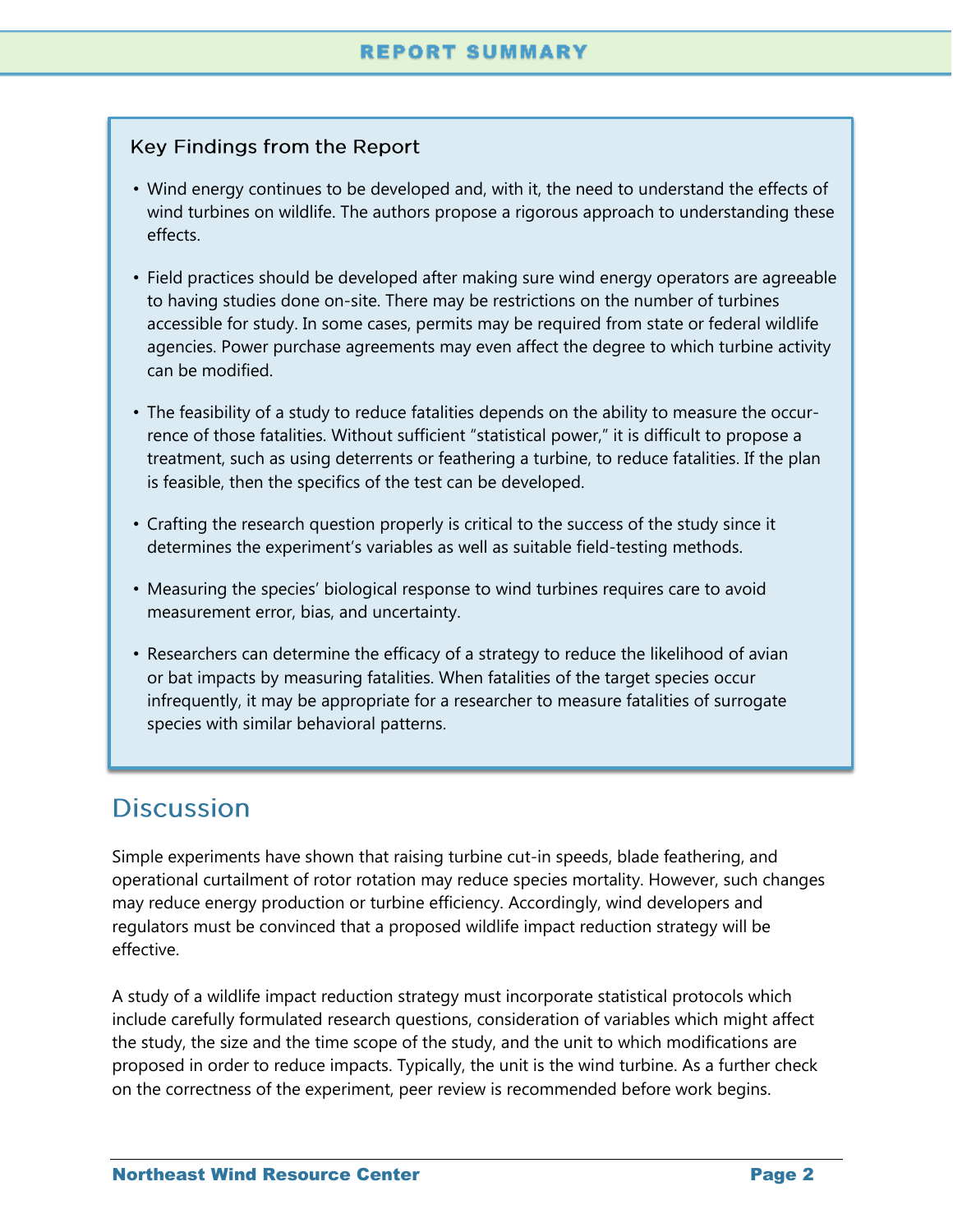## **REPORT SUMMARY**

Depending on the sites that are the subject of the study, certain requirements may need to be met. Access to the site might be restricted without permits issued by federal, state, or local wildlife agencies. Permits allow researchers to participate in activities that would otherwise be illegal. For example, the U.S. Fish and Wildlife Service issues permits specific to endangered species and migratory birds.

Aside from wildlife permits, there may be restrictions on site access during certain times of the day or the season or during turbine maintenance. If the site is used by farmers or hunters, their actions might add to the complexity of analyzing test results.

The authors use a two-step decision tree analysis to determine the feasibility and design characteristics of field testing an impact reduction strategy. The first step is to determine the feasibility of conducting the proposed impact reduction strategy test. If this step finds frequent target species fatalities, fatalities of appropriate surrogates, or alternative metrics that infer exposure risk, then proceeding to step two is appropriate. This second step examines the study design considerations and recommends a suitable protocol.

Rare fatalities or fatalities that have a low detection rate require the researcher to evaluate the potential to use a surrogate species or an alternative metric. The fatalities of some species, such as golden eagles, Indiana bats, and Hawaiian hoary bats are rare. Large raptors might serve as a surrogate for golden eagles if they respond in similar ways to an impact reduction strategy. Alternative metrics to fatality rates might include analyzing behavior avoidance rates or measuring how many species pass through a study area during a specific time period.

#### **Recommended Methodology for a Study**

The research question is the linchpin of the experiment. It is the basis for determining the hypotheses, methods, and variables of the study. The authors cite a sample research question: "At study site X, is the fatality rate of species Y lower at turbines treated with strategy Z than at wind turbines without Z?"

The study site should be representative of the population of species that is being studied. Both temporal and spacial scales should be selected to satisfy the specifics of the study.

The spatial scale of the study site is determined by the species. For instance, if a species of bat experiences more fatalities per turbine per year than golden eagles, then the spacial scale for golden eagles should be larger. A few turbines may be sufficient to draw conclusions about the efficacy of a study of bat fatalities. But a study of golden eagle fatalities might require many turbines or even all the turbines within a wind resource area. The population of species that are sampled at the study site should be representative of the general population in order to confirm the relevance of the findings to other sites.

A temporal scale takes into account the length of the study. Perhaps the research seeks to measure the number of fatalities per megawatt-hour per year, flight paths per hour, or bat calls per hour. The duration of the study should be long enough to accurately measure the variable of interest.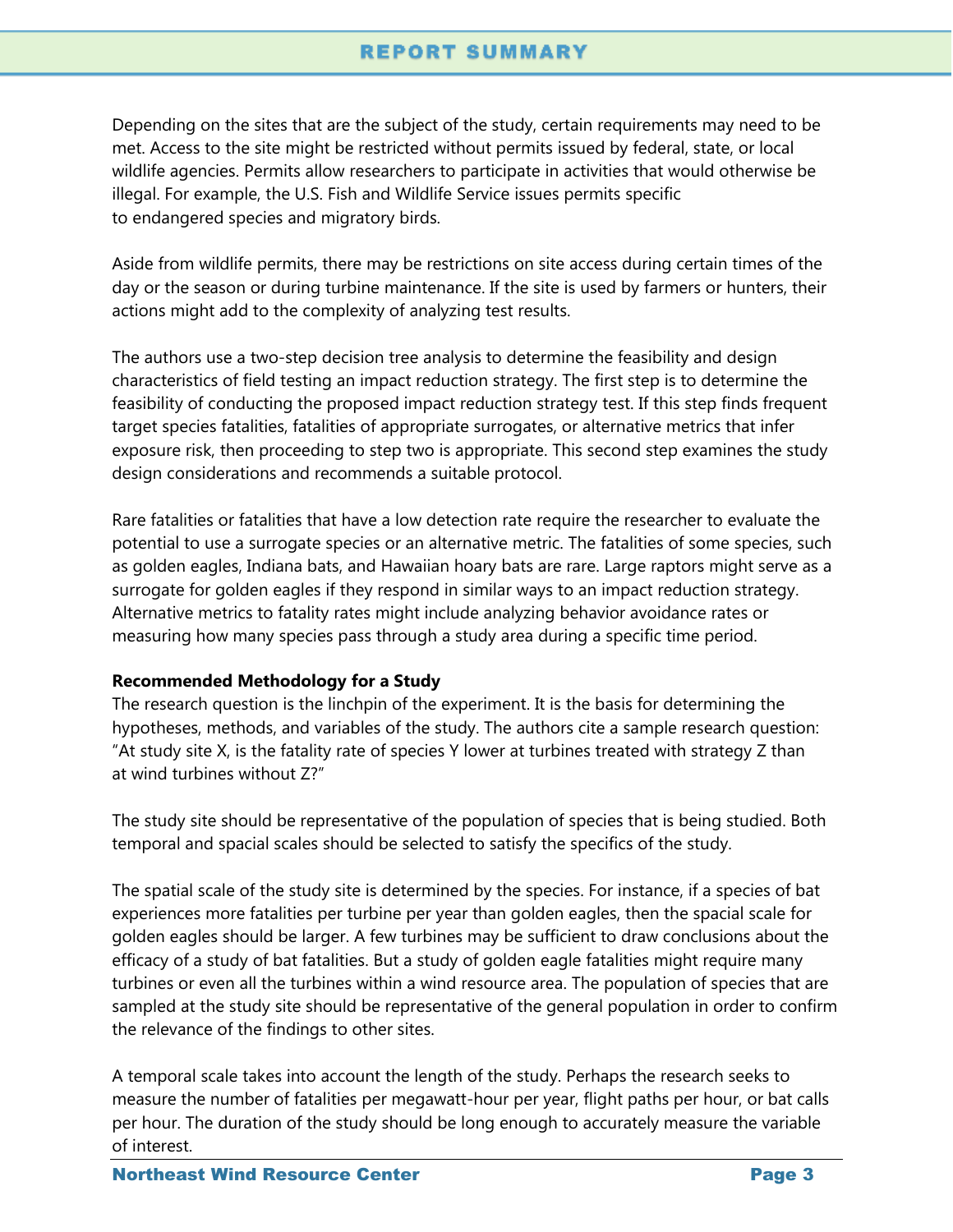## **REPORT SUMMARY**

The treatment that will be applied in the experiment is the action undertaken to mitigate fatalities and includes a control treatment in which nothing is done. The effects of the mitigation strategies employed are compared to the control treatment.

The experiment measures a response variable, such as species fatalities or behavior changes that might increase the risk of collision. Examples of measurements might include the number of fatalities that occur per turbine per year or species' responses to a deterrent, such as one that would change the direction of their flight paths.

#### **Additional Considerations**

Researchers should be aware of errors and bias that may occur. For example, if the turbines used in a study differ in size, then a size bias can be introduced if the metric is the number of fatalities per turbine. Likewise, if not all carcasses are found in the study area, a measurement bias may be introduced.

Researchers may be misled by misinterpreting the reason for a species' response to a turbine. For example, if the collision rate of a species is influenced more by the structure of a wind turbine than by the movement of its blades, then the number of fatalities per megawatt-hour is not a valid metric.

Field methods, such as using human observers, can also create biases if they have an influence on the variable that is being measured. Humans may not always be present to make observations, limiting the effectiveness of any conclusions based on their observations.

Automated detection systems reduce the need for human observers, but their effectiveness must be borne out by peer-reviewed studies.

Measuring fatality rates is often subject to error. Perhaps not all carcasses were found during a search. Some may have been removed by predators or some may have landed in an area outside of the defined search area. Even the removal of a carcass by a human may affect results if it changes the behavior of local scavengers. Timing may also have an effect. Species activity, such as migratory movements, may vary with the time of year. Other covariates, such as grass height, topography, rainfall, and others may affect carcass detection.

Some researchers may decide to search a survey area for the purpose of "clearing" it before actual, recorded search periods begin. If all carcasses are not found, this may impact the estimate of fatality rates. Searches may be missed from time to time because of weather or other circumstances. This should be taken into account.

Different strategies may help improve the discovery of carcasses. A slower search over shorter transects will improve results, but that will add to the cost of the search. The use of trained dogs is another strategy, but dogs have their own biases, such as a preference for older carcasses. Ground with shorter vegetation makes carcasses more visible, but also more prone to scavenging. The authors cite a study that discusses the trade-offs among search strategies.